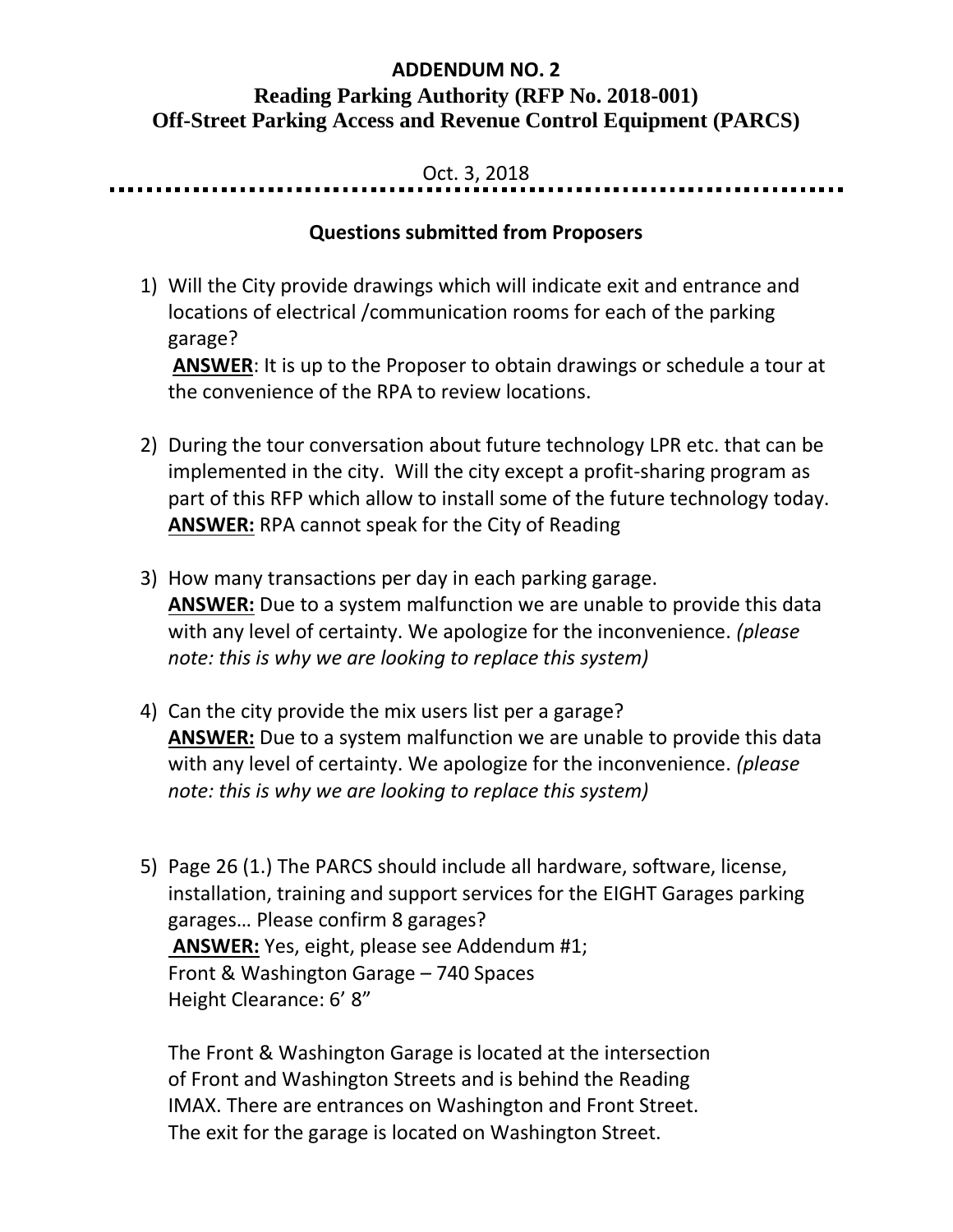- 6) Page 26 (8. L) Can you please elaborate on the use case for the Frequent parker program with respect to geo-fence? **ANSWER:** Currently we do not offer these programs however we are open to reviewing if a proposer recommends
- 7) Page 32 (45, 47) If there is a failure during the acceptance period does the testing resume from the day of failure or does it restart from the beginning? **ANSWER:** Continue from that point
- 8) Does an on-premise server with web services hosted in the cloud meet the intent of the RFP? **ANSWER:** RPA has a cloud-based server.
- 9) Will the Authority consider an extension on the proposal due date? **ANSWER**: NO.
- 10) Can the Authority provide details regarding connectivity and electricity for the location entrance and exits? **ANSWER:** No, but RPA is willing to give a tour of the locations for your review. (which was part of the Pre-submittal conference and facility tour)
- 11) Can the Authority provide plans/maps of the locations? **ANSWER**: We will have a map as part of the addendum
- 12) Will credit card payments be under the Authority's merchant ID or will the vendor process credit card payments? **ANSWER:** RPA's
- 13) Is the proposed PARCS software solution to be a local "hosted" solution or a web-based solution? **ANSWER**: This would be dependent on the proposed solution.
- 14) Is LPR hardware and software functionality to be included in the base proposal? **ANSWER:** No but prefer scalable to include LPR in the future.
- 15) If LPR is a requirement are we to provide the low and high voltage conduit infrastructure for this solution? **ANSWER**: Not a requirement currently.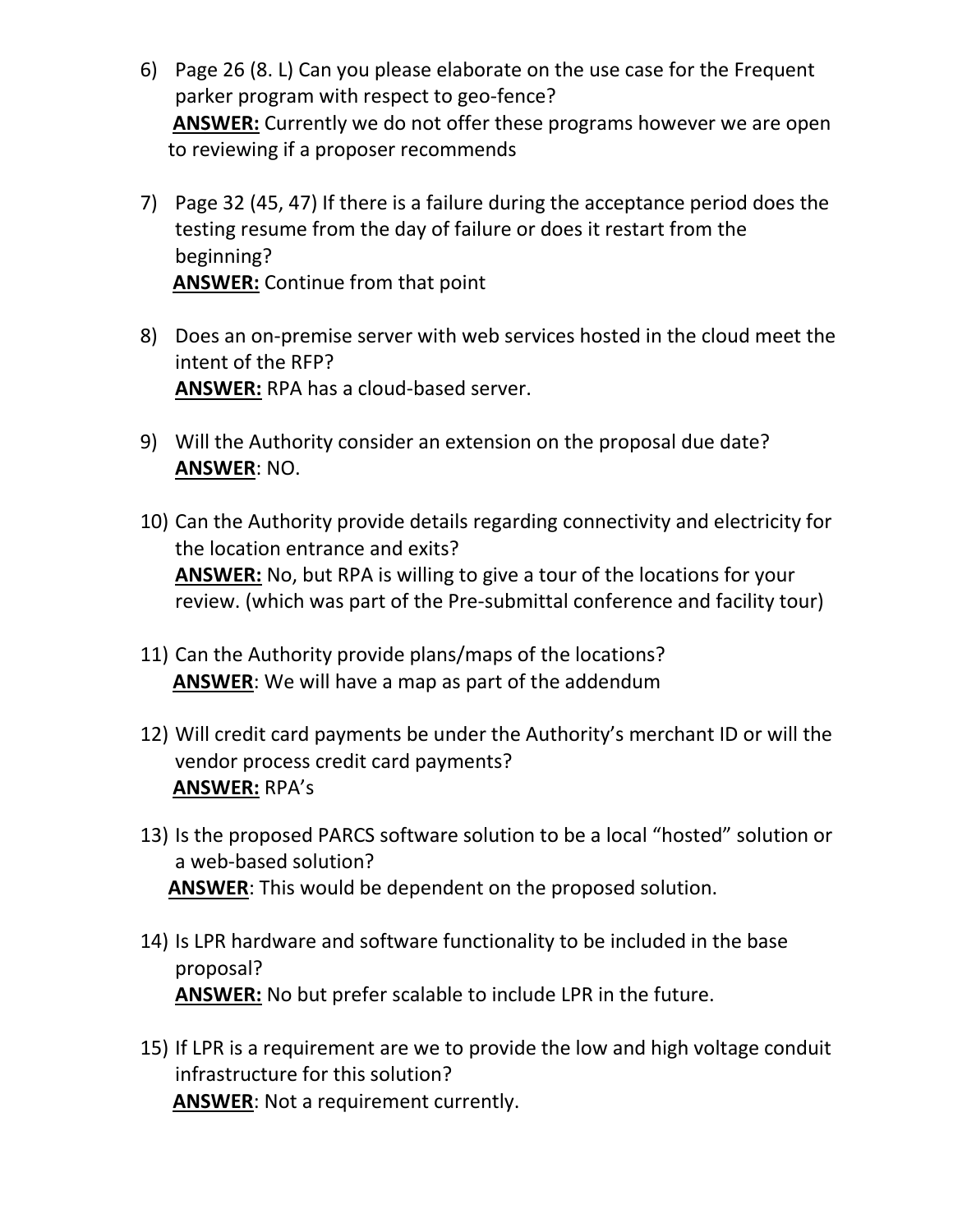- 16) Please confirm any additional equipment is to be added in addition to what is existing on site that the proposed vendor is responsible to provide high/low voltage conduit to that equipment? **ANSWER:** To be determined by Proposer; tours of facilities may be scheduled.
- 17) If additional high and or low voltage conduit is required should that be included as a separate "line item" of cost per each garages that requires additional conduit infrastructure? **ANSWER**: Yes
- 18) Please confirm due to this being specialty work that the proposed scope is based off non-union labor rates. **ANSWER:** If the specialty work is under or there is a potential for it to be covered by union labor rates then prevailing wage applies.
- 19) Can you confirm that all of the garages will be connected to the same LAN (Local Area Network and/or Port forwarding to the main software server?) **ANSWER:** They are currently connected to the same LAN via VPN.
- 20) How are all of the garages connected between each other from a networking stand point? **ANSWER:** VPN.
- 21) Is there fiber connected between all garages? **ANSWER:** No
- 22) Where is the proposed main "head-end" server to be located? **ANSWER:** Omega's Datacenter.
- 23) What is the proposed equipment /software warranty period that should be proposed/included in the base proposal? **ANSWER:** Page 23, "E"
- 24) How many proposed POF's shall be included in this proposal at each garage? Once stated what are the POF locations per each Garage? **ANSWER:** To be determined by Proposer
- 25) Whom is responsible on ordering the new ISP service into each garage if it is required? **ANSWER:** RPA - Omega can assist.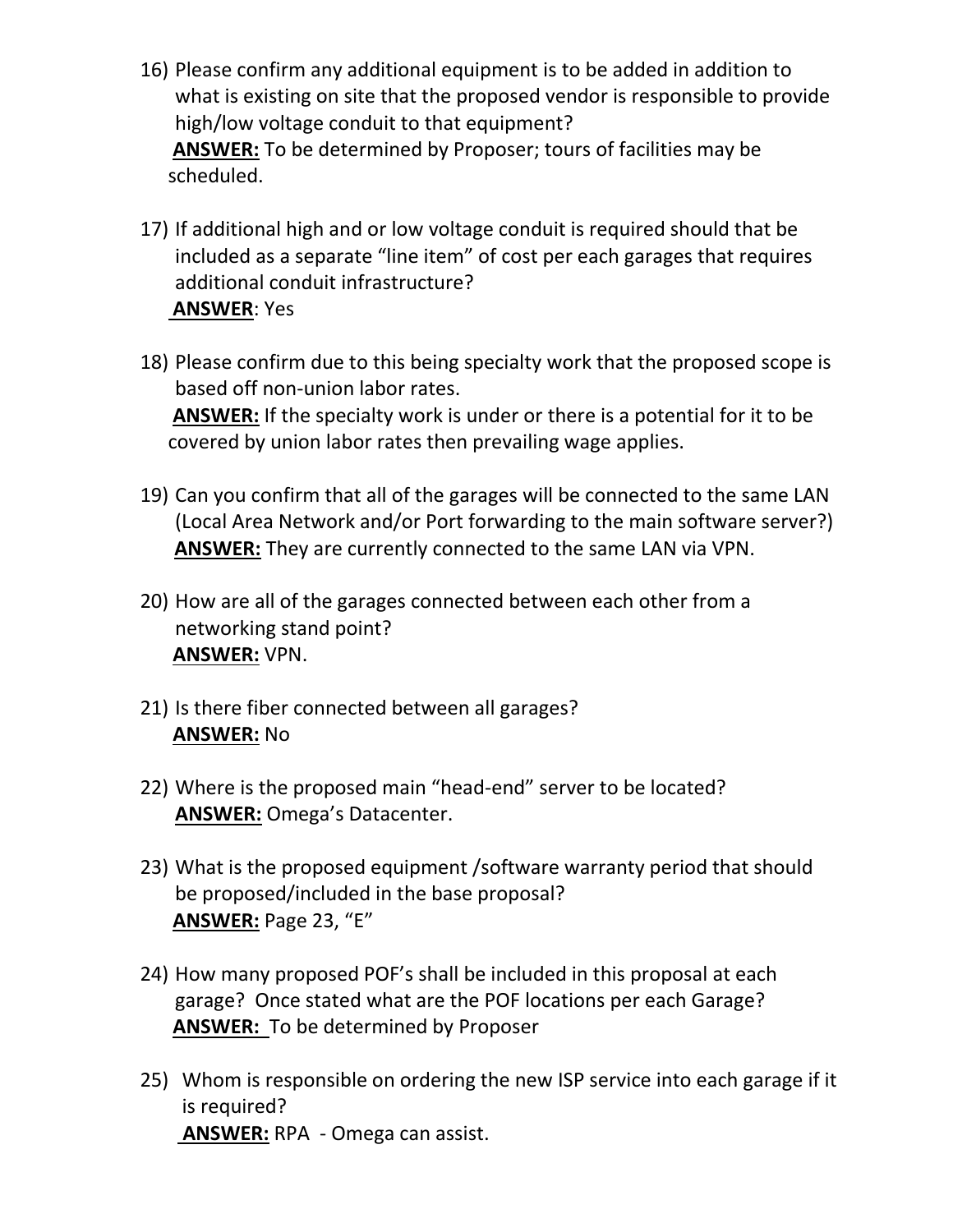26) Whom is responsible for providing and maintaining the proposed firewall?

**ANSWER:** Currently has Firewalls. Omega currently support the firewalls if there are any issues that occur.

- 27) Although the system will not reside on the existing RPA network, please confirm RPA is responsible for ordering the required ISP service for each garage in order for them to have a network connectivity between eachother via a LAN. And, once confirmed or not whom is responsible for managing the parking equipment "recently ordered" network? **ANSWER:** If a new ISP is necessary RPA will need to order. Omega can assist. Omega can monitor the network. The ISP is responsible to manage the connectivity.
- 28) Please confirm page #26 G is in reference to "options" only of the proposed system and are not to be included in the base price. (More options included in base price the higher the total cost of the proposed solution.)

**ANSWER:** Confirmed; up to Proposer to have scalability

- 29) Page 30 #29 Are EMV chip and pin readers a requirement in the total base proposal? Or is it a requirement to have that functionality scalable to be added at a later dated if need be? **ANSWER:** Scalable
- 30) Can a proposed list of exclusions be included in the proposal for full transparency between the proposed vendor and RPA? **ANSWER:** Yes.
- 31) Page 30 #30- Please clarify the timeline of this comment. Is this during the warranty period of the system? **ANSWER:** Yes.
- 32) Page 31 #39- please confirm whether or not NFC readers shall be included in the base system of the proposal. **ANSWER:** Yes.
- 33) Page 32 #6- shall the POF be 2 or 3 note denominations? **ANSWER:** 4